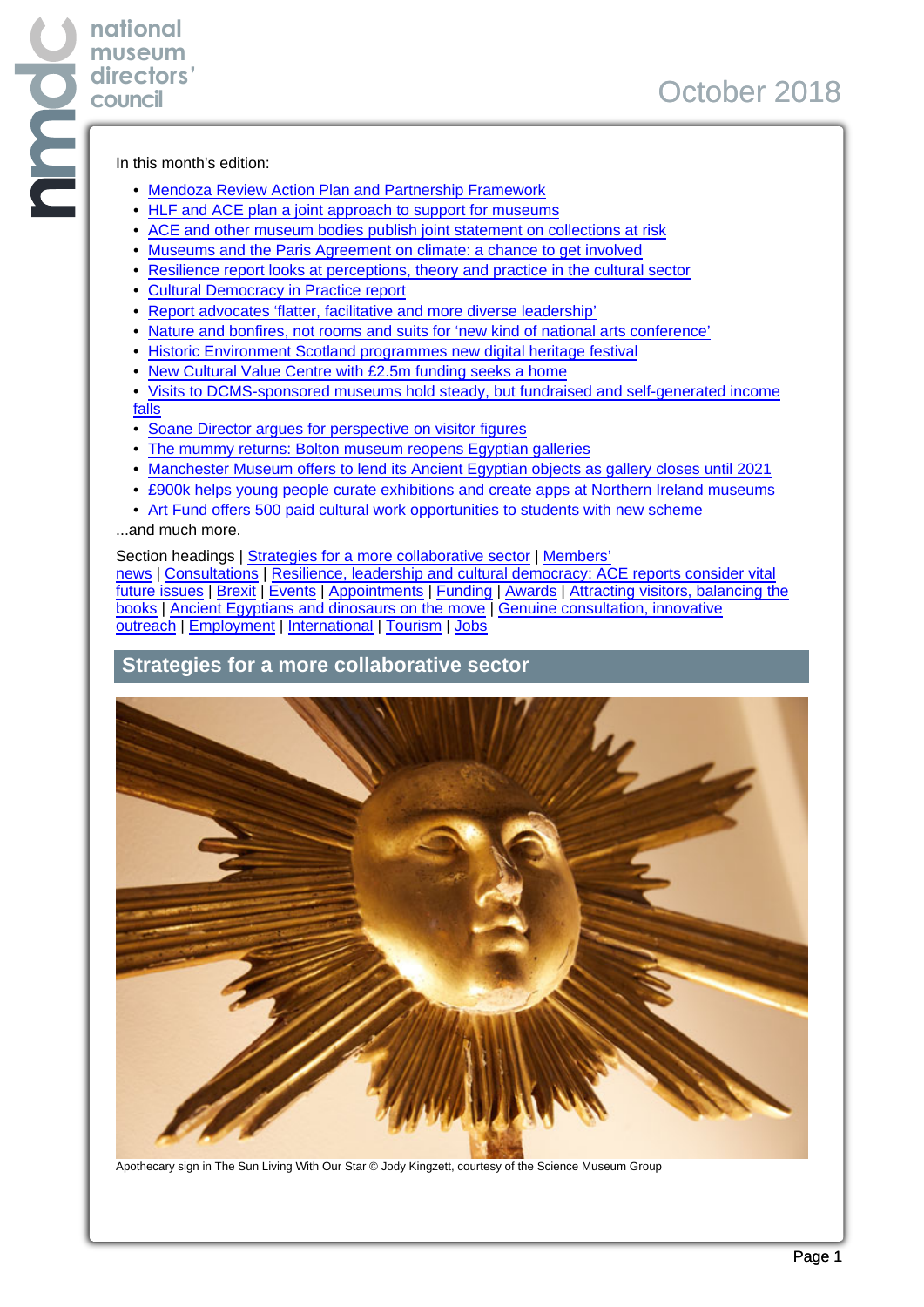# **Mendoza Review Action Plan and Partnership Framework**

The Mendoza Review of Museums in England, published in November 2017, recommended closer working between DCMS, major cultural funders and policy bodies to create greater strategic focus. A newly published Action Plan created in collaboration with Arts Council England and the Heritage Lottery Fund details how Government supports museums in England, covering a range of existing commitments and some new actions DCMS will take to improve its strategic role for museums, including the creation of a policy team responsible for delivering the Mendoza Review. Points include:

• There are 12 central government departments with an interest in museums, from the Department for Education to the Foreign and Commonwealth Office. DCMS will create a new annual event to bring them together to discuss museums strategy and goals.

- ACE and HLF have signed a Memorandum of Understanding (see article below).
- DCMS is beginning work with ACE and other arms-length bodies to make a strong case for museums ahead of the next Spending Review.
- There is currently no single source bringing together a unified picture of museum funding and activity across England. DCMS will explore creating a new tool that will bring together data from government, ACE and other sources to offer a clearer picture.

National museums, via NMDC, are also working with DCMS to respond to the Mendoza Review recommendation to create a 'Partnership Framework' to extend their reach throughout England. The Framework states national museums' commitment to working with the wider sector to ensure that partnership working is more strategic and better communicated, and that evidence of impact and best practice is collected and shared more widely.

Both the Partnership Framework and the implementation plan published alongside the DCMS Action Plan are intended as working documents, so actions will continue to evolve through ongoing discussion with colleagues across the sector. This iterative approach aims to enable development of the most practical and valuable responses to the current and future needs of the museum sector and its audiences. The Mendoza Review highlighted and identified some of these needs, and subsequent evidence gathered through the Framework will further add to understanding. Plans include:

- Tri-annual meetings of national museums' partnership leads to share information and evaluation of partnership activity and discuss action to address strategic needs or gaps.
- A nominated NMDC museum director to champion partnership working, with the role being taken by IWM Director-General Diane Lees for the first year.
- Collation of information (primarily through ACE) on the needs of regional museums and audiences to inform decision-making and develop a more strategic approach.
- An annual professional exchange event, organised with colleagues from across the sector, to network and respond to regional and thematic needs.
- Annual data collection from national museums on sharing collections and expertise to create an annual report.
- NMDC's revised guidelines on lending, being developed in consultation with colleagues across the sector, will also seek to enable more effective, strategic and frequent UK loans.

[.DCMS,](https://assets.publishing.service.gov.uk/government/uploads/system/uploads/attachment_data/file/745086/Museums__Partnership_Framework.pdf) [DCMS blog](https://dcmsblog.uk/2018/10/museums-action-plan/) (Neil Mendoza), [Gov.uk](https://assets.publishing.service.gov.uk/government/uploads/system/uploads/attachment_data/file/745091/Museums_Action_Plan_2018.pdf) (Museums Action Plan) [Gov.uk](https://assets.publishing.service.gov.uk/government/uploads/system/uploads/attachment_data/file/745086/Museums__Partnership_Framework.pdf) (Partnership Framework), [Museums Journal](https://www.museumsassociation.org/museums-journal/news/05102018-dcms-moves-forward-mendoza-review-recommendations)

## **HLF and ACE plan a joint approach to support for museums**

HLF and ACE have agreed to work in partnership to approach their work in the museum sector in a more strategic way. Following publication of a new memorandum of understanding the two organisations will:

- Develop a better understanding of how each body supports the museum sector and create a shared strategic approach.
- Give museums clearer guidance about which body to approach in differing circumstances.
- Share data to assist in making better-informed decisions.

This approach was recommended in the Mendoza Review and is welcomed by DCMS. A spokesperson for ACE said "this partnership has been developed in order to serve museums in England to the best of our ability, and ensuring we have open lines of communication with museums is at the heart of this." [Museums Journal,](https://www.museumsassociation.org/museums-journal/news/17092018-ace-hlf-form-partnership) [ACE,](https://www.artscouncil.org.uk/news/securing-bright-future-museums-england) [M+H,](https://advisor.museumsandheritage.com/news/arts-council-hlf-revitalise-partnership-better-support-museums/) [ALVA](http://www.alva.org.uk/details.cfm?p=413&codeid=339057)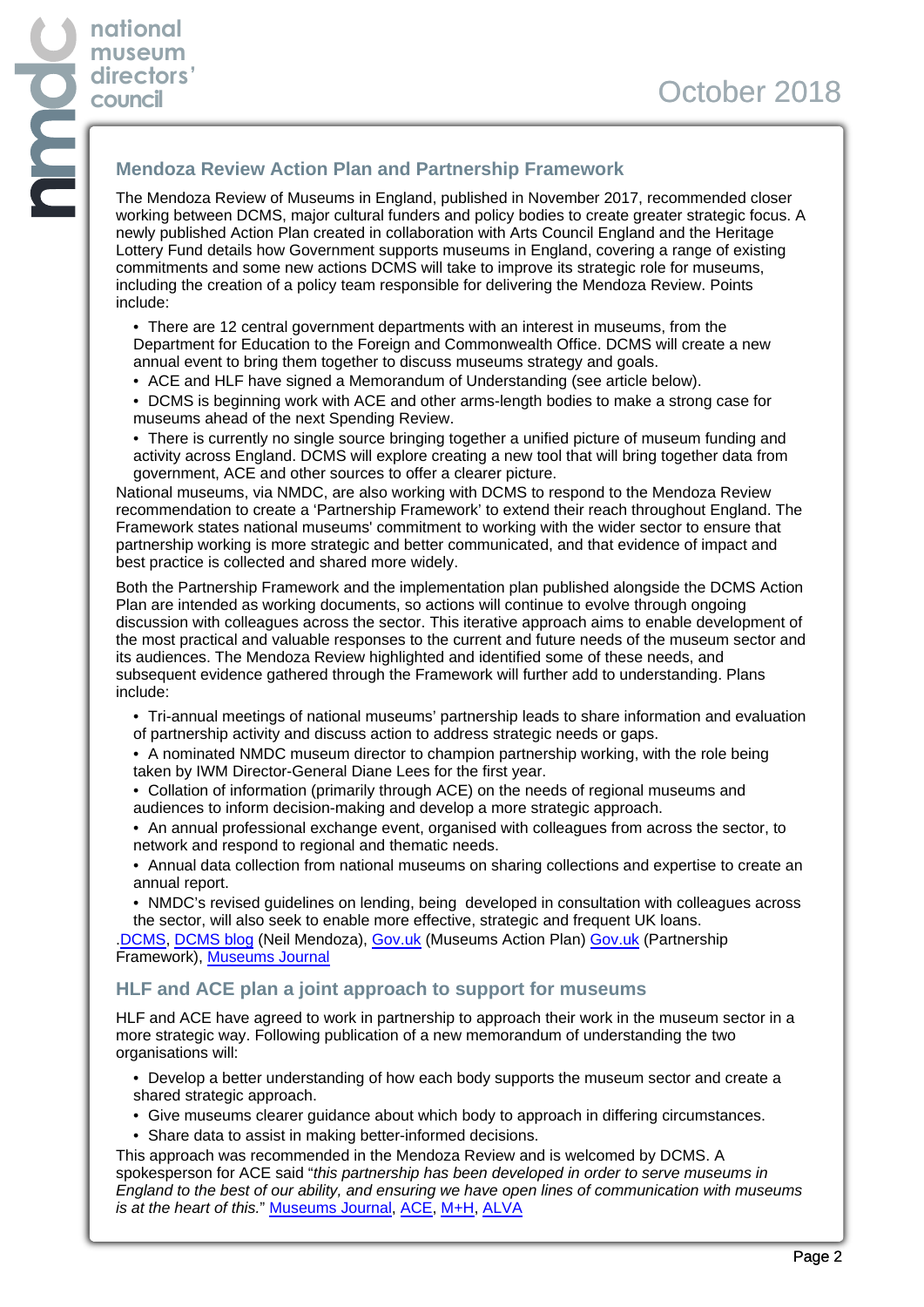## **ACE and other museum bodies publish joint statement on collections at risk**

ACE has produced a joint statement with fifteen other museum funding, development and membership bodies about support for museums and collections at risk. It says that although many museums are thriving, some face severe challenges to long-term sustainability. The group, which includes NMDC, AIM, the MA, Museums Galleries Scotland, MALD and others, would like those museums to get in touch to access support and guidance. It says "we urge organisations, or individuals, who have concerns about the sustainability of a museum or collection to contact the most relevant organisation, as early as possible. We commit to sharing information between relevant parties, if given permission to do so, so that we can determine who is best placed to help. We recognise that in some cases, there might be a need for confidentiality and more discreet conversations." The report identifies a number of factors, most of which have economics as a root cause. These include cuts in funding, loss of workforce and expertise, loss of buildings, potential sale of collections and loss of Accredited status with its associated benefits. It acknowledges that not all museums and their collections can be preserved, but hopes that through early intervention and joint working, solutions can be found for many. [ACE](https://www.artscouncil.org.uk/working-together-protect-museums-and-collections-risk)

#### **New guide to asset transfer for groups taking over local museums**

AIM has published a new guide 'Successfully Taking Over Your Local Museum' for groups interested in taking over the running of a museum through community asset transfer. The ACE-funded guide is produced in collaboration with people who have direct experience of the process. It covers the rights of groups as they negotiate with local authorities and offers advice to help assess whether the bid is likely to succeed. AIM is also offering free membership for all museums and groups going through asset transfer: contact [sassy@aim-museums.co.uk](mailto:sassy@aim-museums.co.uk) for further details. [AIM](https://www.aim-museums.co.uk/aim-launches-new-success-guide-successfully-taking-local-museum/)

#### **Culture and education reports timetable 2018 – 21**

Over the next three years there will be a number of major reports exploring the place of culture in education, including the launch of findings by Government and major cultural bodies including ACE, the Royal Society of Arts and the Royal Shakespeare Company. The Cultural Learning Alliance, which itself continues to publish policy briefings, has drawn all of these together in one overview, to encourage people to share knowledge and respond to consultations. [Cultural Learning Alliance](https://culturallearningalliance.org.uk/key-arts-education-moments-2018-2021/)

#### **Members' news**

#### **National Maritime Museum opens its four new galleries**

The National Maritime Museum has opened its four major new galleries, covering the topics of Pacific Encounters, Polar Worlds, Tudor and Stuart Seafarers and the intersection of maritime, social and world histories in Sea Things. Online films tell short stories about the objects on display and their conservation – from how to care for Captain Scott's shoes to how to make a key to open a treasure chest. [RMG](https://www.rmg.co.uk/whats-on/four-new-galleries)

#### **Tate is part of a project to photograph most seven and eight-year olds in London**

Artist Steve McQueen is working with Tate on an ambitious project to photograph all Year Three school classes in London for a major exhibition at Tate Britain. Together, the museum says the image will make the 'largest group portrait ever made' and capture the diversity of a rising generation of Londoners. There will be an accompanying access programme focusing on identity, belonging and citizenship. Teachers are invited to sign up to the project on the dedicated website. [TateYear3](https://www.tateyear3project.org.uk/about-the-project)

**Also**: The Scottish National Gallery is beginning major £22m redevelopment work, with new gallery spaces, a landscaped garden and an accessible restaurant opening in 2021. [Museums Journal](https://www.museumsassociation.org/museums-journal/news/26092018-work-to-transform-sng-begins)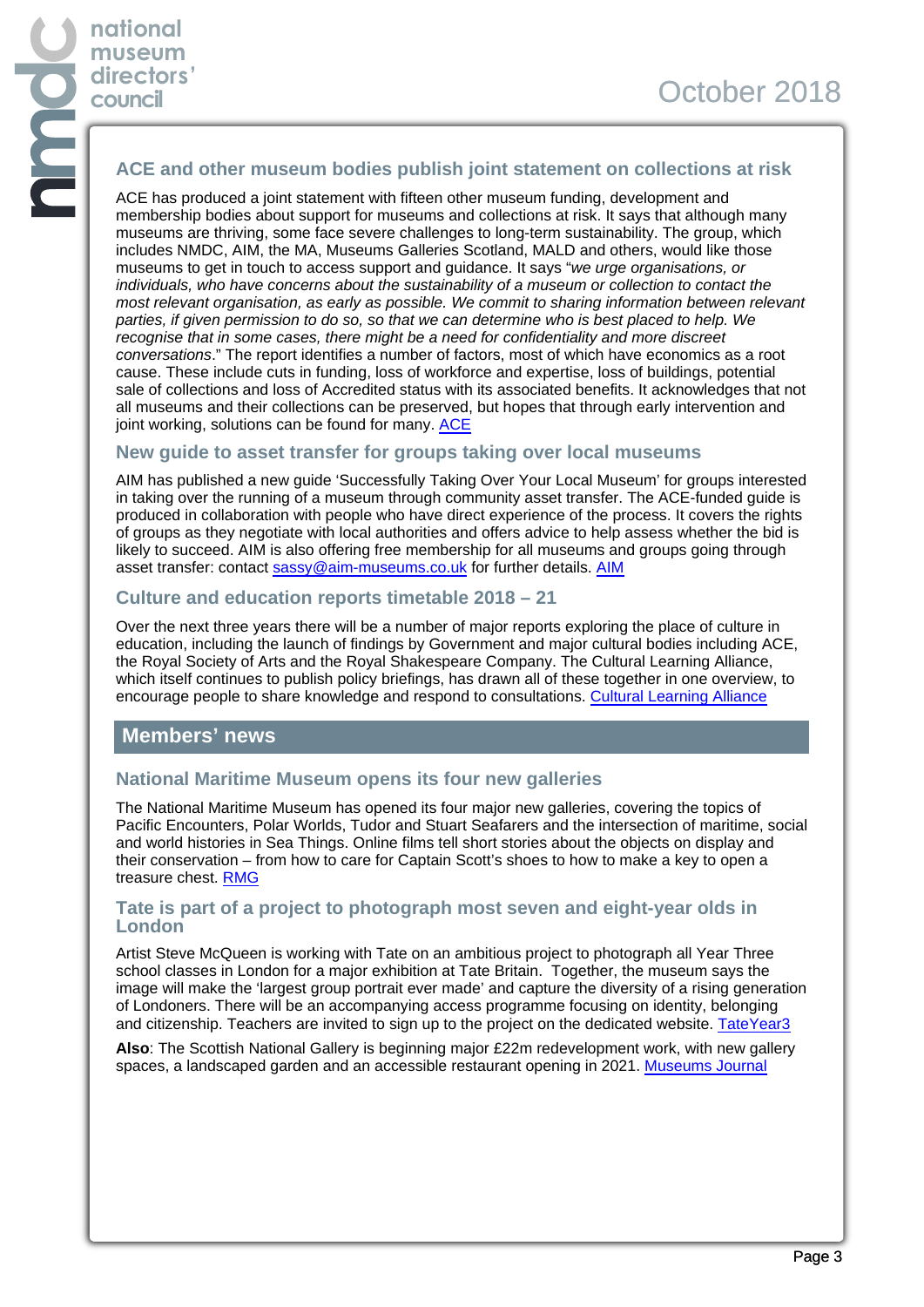# **Images this month: The Sun: Living With Our Star**

Images this month come from 'The Sun: Living With Our Star' which has just opened at the Science Museum in London. The exhibition looks at our changing relationship to and knowledge of the life-giving conflagration at the heart of the solar system. The story moves from Bronze Age Scandinavia and the sun gods of the classical world, to a summer paddle on a mid 20th century Scottish beach and modern NASA images of coronal mass ejections. There are also interactives including a huge illuminated wall display of the sun rising in different seasons and a chance to try on a virtual reality version of some of the museum's sunglasses, via a digital mirror. [Art Fund,](https://www.artfund.org/whats-on/exhibitions/2018/10/06/the-sun-living-with-our-star) [Science](https://www.sciencemuseum.org.uk/see-and-do/the-sun-living-with-our-star) [Museum](https://www.sciencemuseum.org.uk/see-and-do/the-sun-living-with-our-star), [Telegraph,](https://www.telegraph.co.uk/art/what-to-see/sun-living-star-science-museum-review-illuminating-not-quite/amp/) [Londonist](https://londonist.com/london/art-and-photography/the-sun-living-with-our-star-science-museum)

# **Consultations**

## **ACE lays out its main challenges to 2030 for further consultation**

ACE has produced a document 'Shaping the next ten years' laying out the major challenges facing culture to 2030 as a second stage in its strategy consultation. ACE is seeking views from the sector, asking people to first read the document, which takes about 15 minutes. The report proposes that ACE should focus on:

- A commitment to supporting a wider range of creativity, helping people to improve their own creative practice and expanding the kinds of arts they experience.
- It wants people from every background to benefit from public investment in culture, which currently still benefits a narrow slice of the population, often those with university degrees. ACE is considering interventions such as place-based partnerships and support for organisations to distribute their art more widely.

• It emphasises the importance of a more diverse workforce, acknowledging that "despite a series" of investment programmes and policy initiatives targeted at this issue, we have not succeeded in delivering systemic change... we need to do more to hold ourselves and the organisations we fund to account."

• It would like to see a more 'dynamic environment' for publicly funded organisations 'in which organisations change and develop, and come and go', but also addresses the 'fragility' of business models which make it difficult for organisations to respond to challenge and opportunity, especially around digital and funding. It seeks to build the leadership skills to deal with a changing landscape for the sector.

- It says that success or failure as a creative can depend on personal means as much as talent in a sector where low pay is common. ACE proposes to invest more in independent creative practitioners, and creative R&D for talent development.
- Supporting creativity in children will be essential for the nation's future success and for personal wellbeing. It argues for greater support for creativity in and out of school.

ACE's Deputy CEO Simon Mellor emphasises that the document 'is not a strategy. It's not even a draft strategy', but rather a current assessment of the challenges. The consultation remains open until 2nd January. [ACE blog,](https://www.artscouncil.org.uk/blog/consulting-next-ten-years) [ACE](https://www.artscouncil.org.uk/nexttenyears) (consultation document)

#### **MA seeks views on Collections 2030**

The MA's research project 'Collections 2030' looks at the current state of museum collections and the priorities for the next decade. It is now seeking wider views and has published a discussion paper, centred around the idea of collections as 'empowering, relevant and dynamic' alongside research questions. The consultation is open until 23rd November. [Museums Journal](https://www.museumsassociation.org/news/10092018-have-your-say-in-the-ma-collections-2030-discussion), [Museums](https://www.museumsassociation.org/download?id=1253998) [Journal](https://www.museumsassociation.org/download?id=1253998) (discussion paper)

## **V&A Museum of Childhood consults on transformation**

V&A Museum of Childhood is planning a £13.5m upgrade that will preserve the original Victorian building but double the exhibition space. It is holding drop-in events on 20th, 21st and 24th October to consult with children and families on how to shape the project. V&A Director Tristram Hunt said the redeveloped museum would introduce young people to design and seek to improve the life chances of young people in Tower Hamlets, one of the most deprived boroughs in the country. [V&A,](https://www.vam.ac.uk/moc/transformation/) [Museums Journal](https://www.museumsassociation.org/museums-journal/news/03102018-v-and-a-museum-childhood-redevelopment)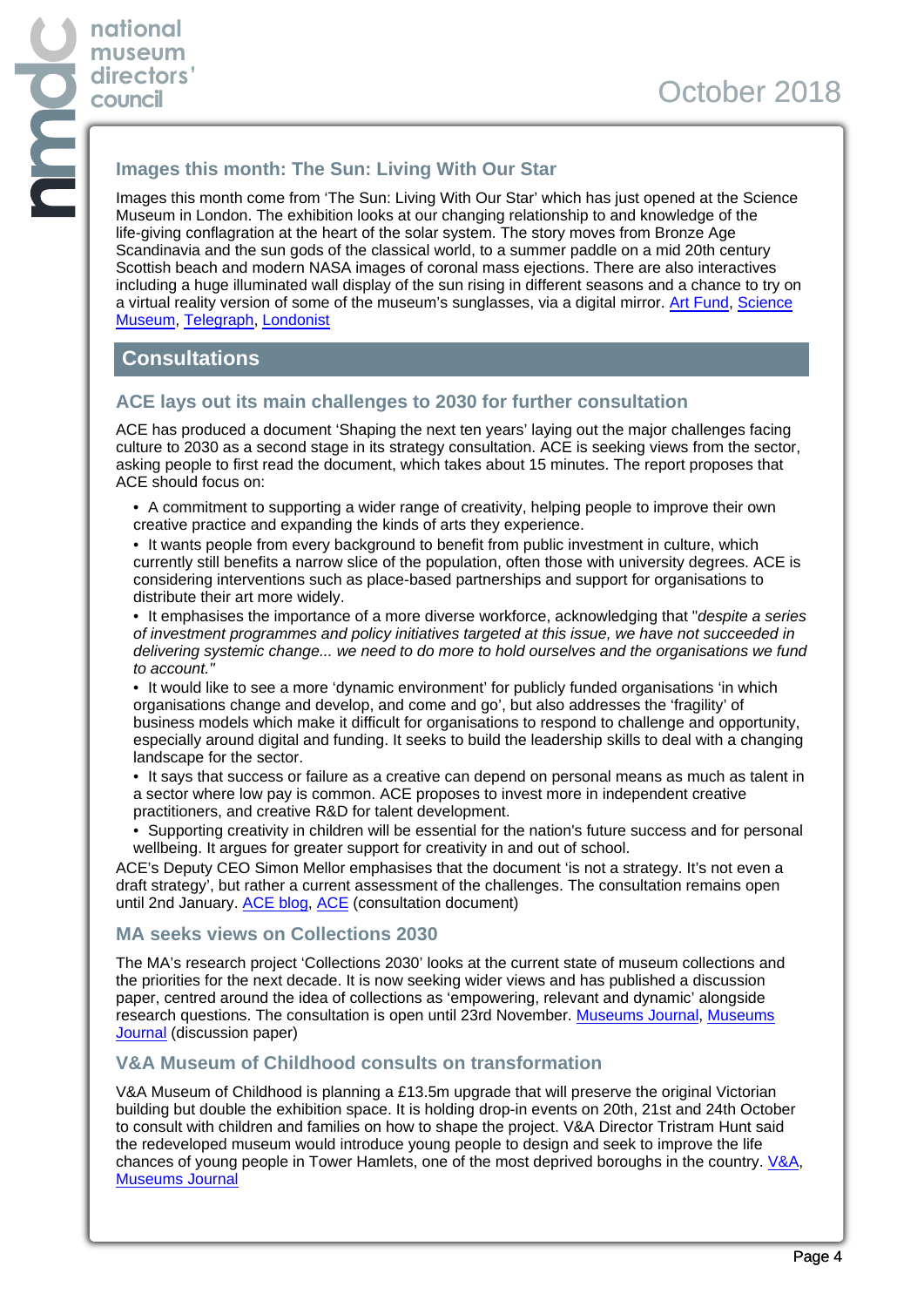## **Museums and the Paris Agreement on climate: a chance to get involved**

Article 12 of the Paris Agreement on Climate Change (2015) states that signatories, which include the UK, should "enhance climate change education, training [and] public awareness, participation and access to information", recognising that public involvement will be essential to achieving the Agreement's ambitions, and prevent disastrous climate change. This is an area where the world's 55,000+ museums can play an important role: they are widely trusted, reach many millions of people each year and have collections that are a valuable resource for engagement and research. The potential of museums to support climate change education and action has been formally recognised by United Nations (UNFCCC). Now Manchester Museum's Henry McGhie has submitted an overview of the ways museums can be useful to an initiative called the Talanoa Dialogue. The Dialogue is intended to help the global community move farther, faster, together for constructive climate change action. The Talanoa Dialogue submission for museums is based on discussions last April in Manchester at the International Symposium on Climate Change and Museums. It offers museum workers a resource to discuss how the sector can do its part towards a sustainable future, sharing activities and learning by doing. It includes details on many museum and climate support networks that already exist. Henry is at @HenryMcr if anyone is interested in knowing more about this work or getting involved. [Museums Talanoa Submission](https://unfccc.int/documents/182150)

## **Resilience, leadership and cultural democracy: ACE reports consider vital future issues**



Entrance to The Sun Living With Our Star © Jody Kingzett, courtesy of the Science Museum Group

#### **Resilience report looks at perceptions, theory and practice in the cultural sector**

In September, ACE published three reports which will inform its ten-year plan to 2030. The first is 'What is Resilence Anyway?' by Golant Media, exploring how resilience is perceived in the cultural sector and whether organisations are becoming more resilient. The research included discussion events, a large survey and a literature review. The report tracked both good practice and opinion in the sector and found that:

• 43% think that resilience is 'just code for surviving austerity cuts', versus 32% who disagreed. However, although 90% of respondents were concerned about being resilient to financial factors, other issues such as technology (68%), rival forms of entertainment (67%), property and rental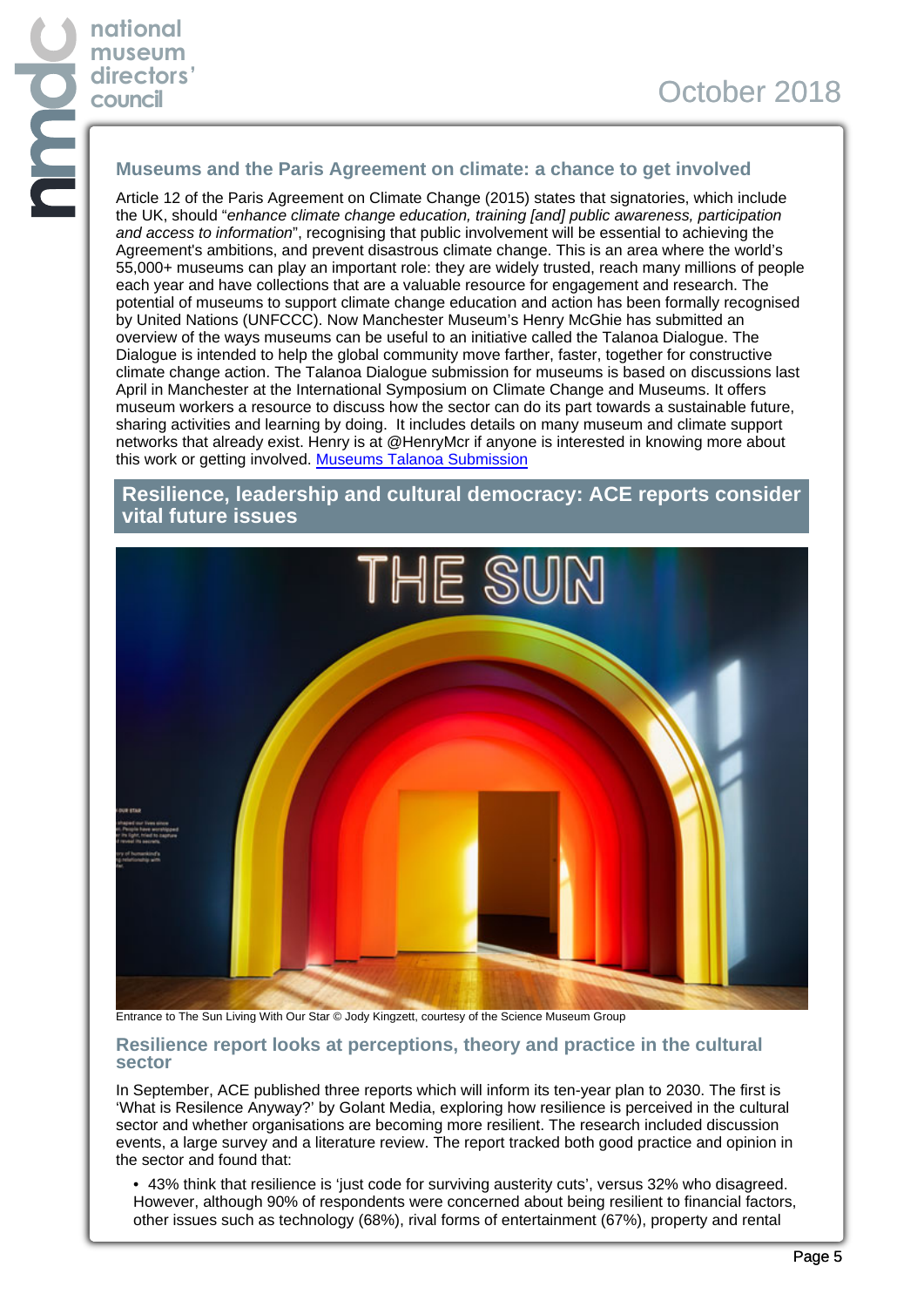prices (41%), ageing audiences (35%) and Brexit (43%) were identified as issues that call for organisational resilience.

• In many ways the cultural sector is ahead of the curve in addressing a wide range of resilience issues, particularly the idea of considering outside stakeholders, and ethical, social, environmental and cultural impacts. These topics are business as usual in many arts organisations but relatively novel in much business thinking.

• The report quotes a variety of qualities that predict that a cultural organisation will cope resiliently, including involving everyone across the organisation, empowering staff, having a variety of products and services, accessible management, planning for various scenarios and linking every activity to strategic objectives.

• Senior staff were much more likely to believe that resilient behaviour had been adopted by their organisation than junior staff. Staff in larger organisations were also less likely to believe their organisation was adopting resilient behaviours.

• Individual artists in an oversubscribed sector with a culture of low pay often worked long hours on several projects and state low pay as a major reason for leaving the sector, a significant barrier to a more diverse workforce and a variety of talent.

• Only 3% thought the sector is 'very much' investing in staff development, despite the fact that training doesn't just help specific skills like social media or reading a balance sheet, but rather develops resilience skills themselves, teaching people to deal with challenge without being overwhelmed.

• There is an assumption that growth equals success, when some organisations should consider downsizing to achieve more focus, or to fill a particular ecological niche. Mergers are relatively rare in the cultural sector although they could sometimes be the right solution. The report also considered how some organisations could reach the end of their useful life and should be allowed to disband and be replaced by new start ups.

#### [Arts Professional](https://www.artsprofessional.co.uk/news/arts-organisations-must-be-allowed-die-report-claims), [ACE](https://www.artscouncil.org.uk/publication/what-resilience-anyway-review), [ACE blog](https://www.artscouncil.org.uk/blog/resilience-arts-and-culture)

## **Cultural Democracy in Practice report**

ACE has also commissioned the group 64 Million Artists to write a short guide to 'Cultural Democracy in Practice'. Aimed at Chief Executives, it makes the case for the importance of introducing cultural democracy and gives a number of case studies of its application in practice. It argues that 'culture is unbounded' and encompasses many activities "from the personal to the collective, informal and formal, from grime to opera, knitting to line dancing, the West End to fringe to gardening, cooking and everything in between" and that there should be a much broader conception of artistic practice. Not all of this will involve ACE or institutions, but they shape a landscape in which organisations need to make a shift from outreach to inclusion, from consultation to co-production and from offering cut price tickets to attract new audiences to first asking those audience what they want. The report quotes the Warwick Commission's point that currently the "wealthiest, better educated and least ethnically diverse 8% of the population form…the most culturally active segment of all" and says that the arts risk becoming irrelevant if they ignore 'a country that wants to be involved in everything'. Case studies include Cornwall Museums Partnership and its Citizen Curators programme, which gives volunteers from communities a central stake in commissioning and decision-making. The approach not only brought much needed diversity to the museum, but also helped to reveal aspects of the collections that told completely new stories, such as the Cornish role in converting the Miao peoples in China to Christianity. It also produced an exhibition and an Instagram event which increased engagement with the museum sixteenfold in four months. [64](https://64millionartists.com/launch-of-cultural-democracy-in-practice-report/?mc_cid=c7d0e9a023&mc_eid=64ab6ba34c) [million artists](https://64millionartists.com/launch-of-cultural-democracy-in-practice-report/?mc_cid=c7d0e9a023&mc_eid=64ab6ba34c)

## **Report advocates 'flatter, facilitative and more diverse leadership'**

King's College London has published 'Changing Cultures – Transforming Leadership in arts museums and libraries', the third work commissioned by ACE towards its next ten year plan. It explores how leadership in the cultural sector is changing, with a move towards flatter hierarchical structures, a more facilitative approach aimed to build consensus and allow a range of staff to show leadership in particular areas. Even so, the need to take ultimate responsibility remains an important capacity for good leaders. Topics covered in the report include:

- The characteristics needed by a leader, which are identified as problem solving, networking, collaboration, mentoring, stewardship and research.
- The frequent need to blend social and commercial leadership and particularly develop entrepreneurial skills.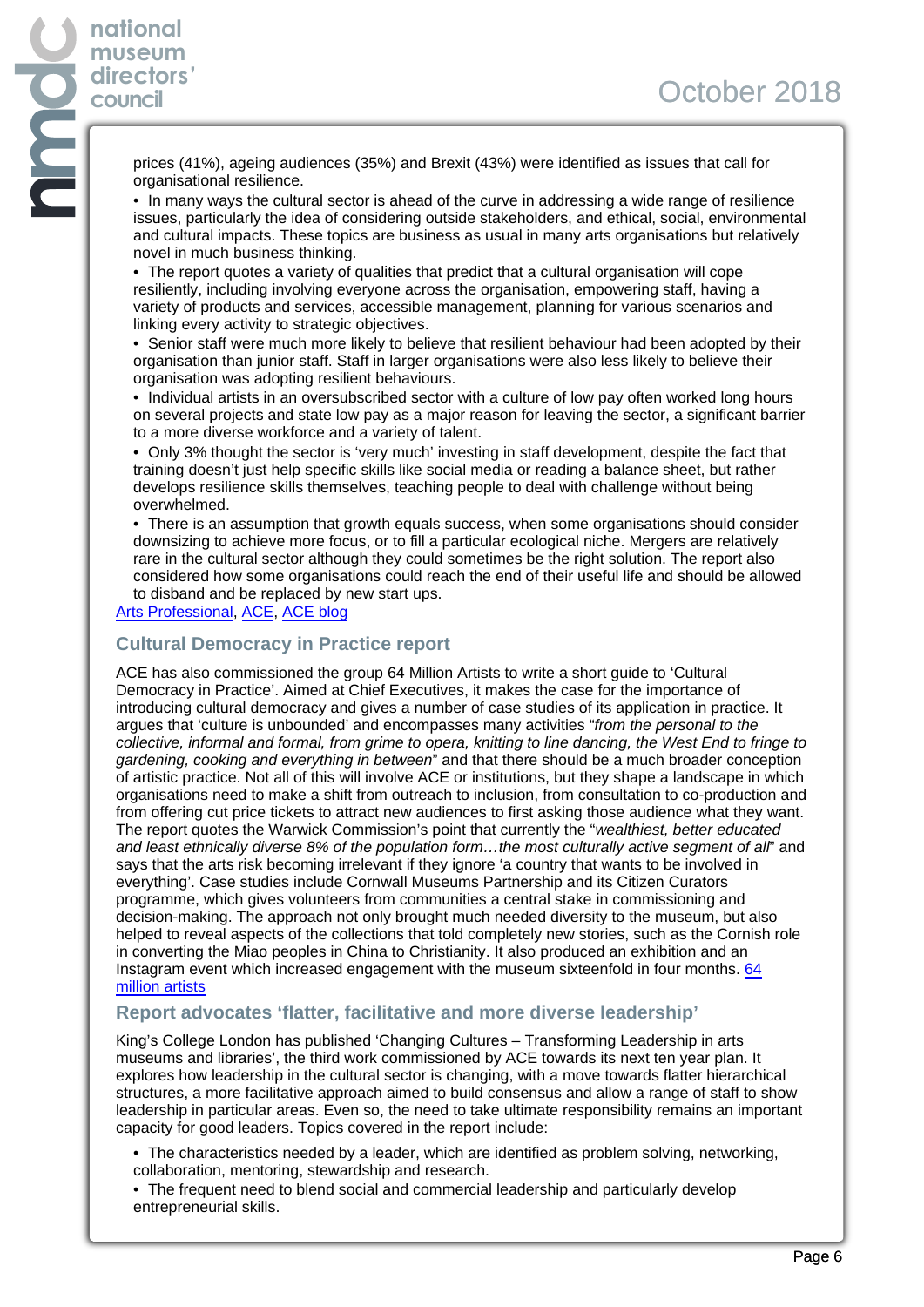- A detailed overview of the leadership courses available, how these help and where there are gaps. There are also statistics on the tendency of the cultural sector to offer leadership development opportunities only when a career is already relatively advanced.
- The importance of a more systemic approach to producing more diverse leaders.
- It offers examples from other sectors with similar challenges of 'acute external scrutiny, constrained resources and an ambassadorial role , with case studies including NCVO's course for charity leaders in the 2020s.
- It explores how to be clear-sighted in evaluation and consider whether leadership development programmes are being effective.

The report captures the sense that leadership is changing, within and beyond the cultural sector. Jonathan Reekie, Director at Somerset House Trust comments "I suspect the form of leadership we're talking about will have radically changed or may not even exist in 10 - 20 years." [ACE](https://www.artscouncil.org.uk/sites/default/files/download-file/Changing%20Cultures_0.pdf)

## **Brexit**

**national museum directors' council**

## **Roads less travelled: 'no deal' briefings on data, passports and driving**

The Government has published a second batch of papers advising organisations about extra bureaucracy they will have to undertake if the UK leaves the EU with no deal on March 29th 2019. Issues likely to be relevant to museums and the creative industries include:

• The Data Protection Act 2018 means the UK and EU will remain sufficiently aligned for the UK to continue to send data to partners in the EU. However, EU organisations may not be able to send data to the UK without new clauses being added to contracts.

• UK passports may not be accepted in their last six months of validity – so travellers to the EU are advised to renew any passport that is more than nine years and six months old.

- Those driving in the EU will need to obtain an International Driving Permit, as a UK driving licence will not be valid.
- There has been no paper on flights to date, but the Government has also suggested that flights to Europe could be grounded by no deal.

• The Government favours a new 'skills based system' for workers coming to the country, which will largely favour those with a job offer and earning more than £30k. The Government has added that there would be some exemptions, but not "lots" for different sectors. This may affect many creative and cultural workers who often earn less than £30k.

Meanwhile, The Art Newspaper reports that the UK art market and commercial galleries are struggling to put contingency plans in place, because of the level of uncertainty, especially around import/export charges and delay at ports. [Gov.uk](https://www.gov.uk/government/publications/data-protection-if-theres-no-brexit-deal/data-protection-if-theres-no-brexit-deal) (data protection), NMDC (first batch of 'No Deal' papers), [Gov.uk](https://www.gov.uk/government/publications/driving-in-the-eu-if-theres-no-brexit-deal/driving-in-the-eu-if-theres-no-brexit-deal) (driving), [Gov.uk](https://www.gov.uk/government/publications/travelling-to-the-eu-with-a-uk-passport-if-theres-no-brexit-deal/travelling-to-the-eu-with-a-uk-passport-if-theres-no-brexit-deal) (passports), [Gov.uk](https://www.gov.uk/government/collections/how-to-prepare-if-the-uk-leaves-the-eu-with-no-deal) (full 'no deal' collection), [The Art Newspaper](https://www.theartnewspaper.com/news/from-tariffs-to-t-forms-how-the-uk-art-market-is-preparing-for-brexit?utm_source=daily_september26_2018&utm_medium=email&utm_campaign=email_daily&utm_source=The+Art+Newspaper+Newsletters&utm_campaign=bb30568bc4-EMAIL_CAMPAIGN_2018_09_25_09_06&utm_medium=email&utm_term=0_c459f924d0-bb30568bc4-61117389), [Telegraph](https://www.telegraph.co.uk/travel/news/brexit-flight-cancellations-no-deal/) (flights), [The Week](http://www.theweek.co.uk/brexit/96036/no-deal-brexit-papers-reading-between-the-lines)

## **Events**

#### **Nature and bonfires, not rooms and suits for 'new kind of national arts conference'**

ACE has commissioned a new kind of conference to bring thought leaders together across the cultural sector. On 4th – 5th July 2019, the performance company Slung Low will devise a conference to be held 'out in the fresh air' in the grounds of Temple Newsam in Leeds at which participants will swap suits and meeting rooms for bonfires and 'adventure'. ACE's Deputy Chief Executive Simon Mellor said "we wanted to re-imagine what a national event of this nature could be like – and to help provoke and challenge current and future leaders from arts, museums and libraries to come up with new ideas for how we should be doing things in the sector going forward. Slung Low's iconoclastic approach offers the perfect platform to do this." The programme is still emerging, but there is a mailing list on the dedicated website. [ACE](http://press.artscouncil.org.uk/press_releases/arts-council-england-have-commissioned-slung-low-to-produce-develop-and-deliver-a-new-thought-leadership-event/), [Wild Conference,](https://www.slunglow.org/wildconference/) [Temple Newsam](https://www.leeds.gov.uk/museumsandgalleries/templenewsamhouse)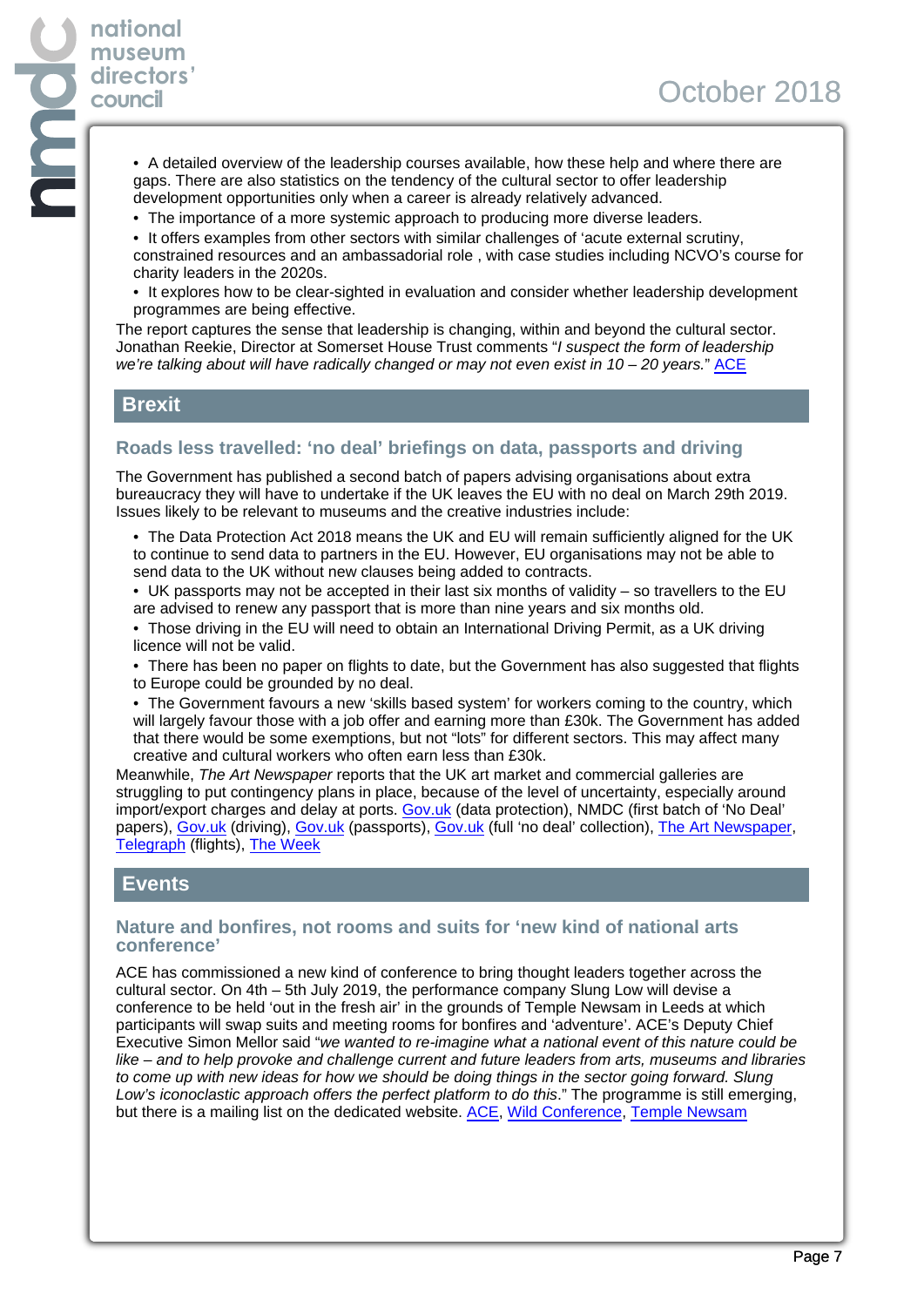#### **Historic Environment Scotland programmes new digital heritage festival**

DigiFest is a new digital heritage festival, run by Historic Environment Scotland and aimed to position Scotland as a leader in heritage sector innovation. There will be events featuring 3D modelling, AR, VR, gaming, animation, robotics and coding aimed at both professionals and families. This will run alongside DigiDoc, a two-day conference on 11th – 12th October. Tickets for this strand are £30 - £150. DigiFest takes place at The Engine Shed, Stirling from 8th – 20th October. [FutureScot,](http://futurescot.com/heritage-digifest-stirling/) [Engine](https://www.engineshed.scot/digifest-2018/digidoc/) [Shed](https://www.engineshed.scot/digifest-2018/digidoc/) (booking)

#### **The Learning Curve – the learning agenda for museum leaders**

GEM is running an advanced course for museum leaders 'The Learning Curve: How leading a learning museum can transform your business'. The course has been devised by Nick Winterbotham who has led many museums including the National Railway Museum in York and Eureka! The Children's Museum. It will show how a learning-centred approach can improve resilience. The event takes place at Bramhall Hall, Stockport on 11th December. Tickets are priced at a reduced rate for a pair of attendees from one organisation (ideally a museum leader and learning officer) and range in price from £145/180 for a single person or £220/£270 for two. [GEM](https://gem.org.uk/training-and-events/gems-training-programme/advanced-workshop-learning-curve/)

#### **Culture in Crisis: harnessing heritage as a tool for sustainable development**

Four international organisations will be discussing how to encourage social and economic development through the preservation of global cultural heritage at an event at the V&A. The groups have all been involved in the Cultural Protection Fund programme. The event takes place on 21st November from 18.30 and is free, although booking is necessary. [V&A](https://www.vam.ac.uk/event/kGBpJzmn/culture-in-crisis-harnessing-heritage-as-a-tool-for-sustainable-development)

#### **London Lates: more details of Otherworld**

As reported last month, Culture24 has developed a new major museum Lates festival for London, beginning in June 2019 and aimed at generating more financial benefit for museums and a more exciting format, particularly for young adults. To date, 52 venues from 13 London Boroughs have signed up. New material offers museums more practical festival detail, including pricing, expected volume of visitors, venue revenue share and how to co-create a programme with producers and a panel of 18 – 30 year old audience advisors. [Culture24](https://weareculture24.org.uk/otherworld/), [NMDC,](https://www.nationalmuseums.org.uk/news/newsletters/?item=141#article13) [Otherworld](https://www.surveymonkey.co.uk/r/LondonLatesFestVenues) (expression of interest form)

#### **Let's Get Real Conference 2019 – Connecting digital practice with social purpose**

Culture24's next Let's Get Real Conference explores how museums and heritage organisations need to connect digital practice and social purpose in order to stay relevant for audiences. Speakers from within and beyond the cultural sector will cover strategic ideas and practical recommendations to think differently about digital work. The event takes place on 30th January at the Wellcome Collection. Tickets are from £82, or you can choose to donate £45 to buy a place for someone else from a demographic under-represented in the sector. [LetsGetReal](http://letsgetrealconference.com/)

#### **Tactile access to collections workshop**

The Touring Exhibitions Group is offering a new workshop 'Tactile Access to Collections: Maximising and Managing Public Object Handling Opportunities'. It covers issues for a range of sizes and types and looks at how accessioned collections can be safely used in an object handling programme. The event takes place at the House of Illustration, King's Cross on 20th November. Tickets are £60 - £80. **[TEG](https://www.eventbrite.co.uk/e/teg-tactile-access-to-collections-workshop-london-tickets-50869803953)** 

## **Appointments**

Lucy Casot has been appointed as new CEO of Museums Galleries Scotland. She is currently Head of Heritage Lottery Fund Scotland and will take up the new post in January 2019. [MGS](https://www.museumsgalleriesscotland.org.uk/stories/lucy-casot-named-new-ceo-of-mgs/?utm_content=buffer1c1fe&utm_medium=social&utm_source=twitter.com&utm_campaign=buffer)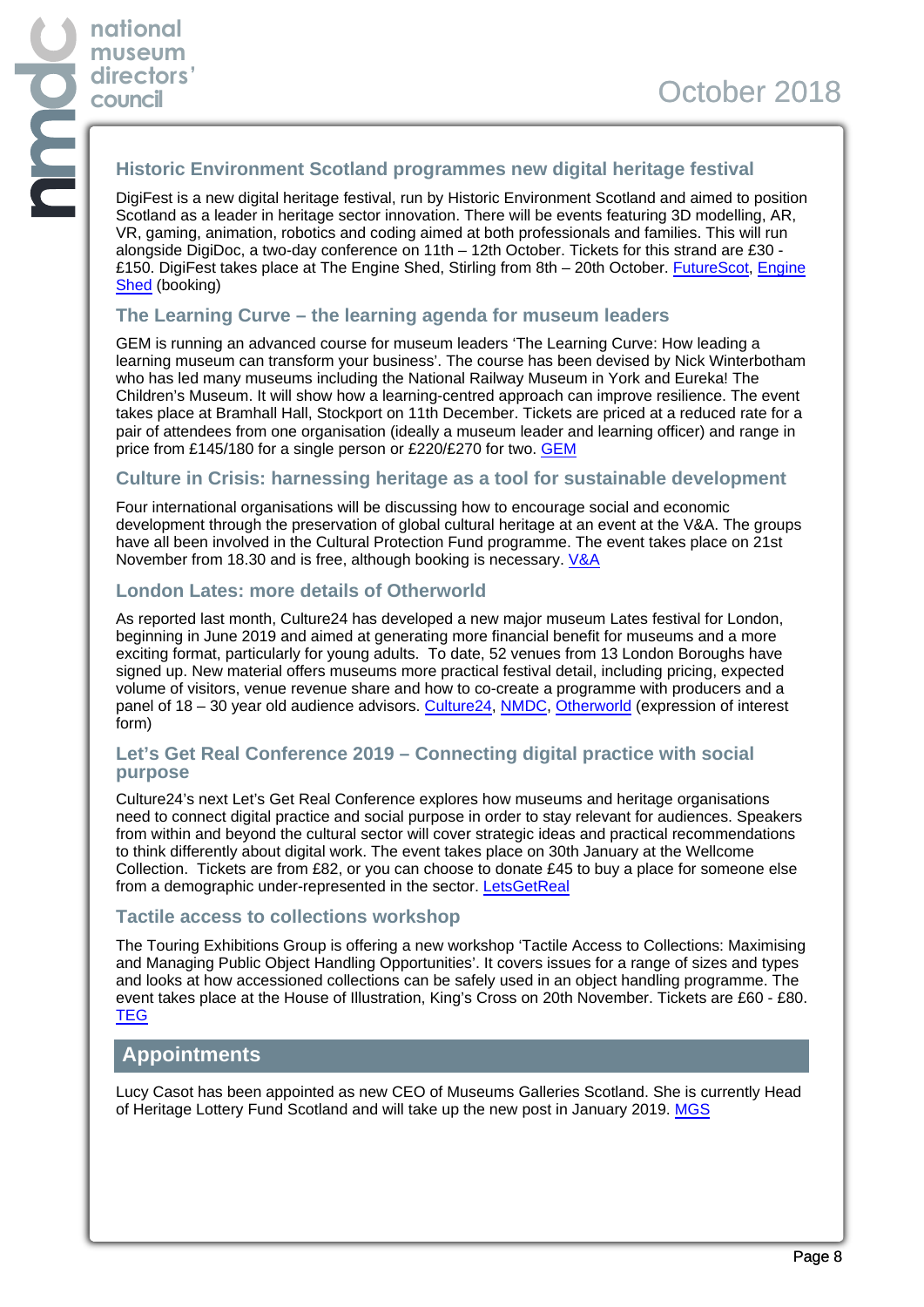# **national museum directors' council**

# October 2018

# **Funding**



Babylonian tablet in The Sun Living With Our Star © Jody Kingzett, courtesy of the Science Museum Group

#### **New report says enhancing a sense of community is vital to make place-based giving schemes work**

The Office for Civil Society at DCMS has published a new report 'Place-based giving schemes funding, engaging and creating stronger communities' which assesses the potential for growing place-based giving. The report found that:

• There are 21 London Borough place-based schemes, 43 community foundations and 69 giving circles as well as many other forms. These include funds for culture such as the Newcastle Culture Investment Fund which gives funding to arts organisations in the wake of local authority cuts.

• There is interest in reviving the role of Mayors as leaders in generating place-based philanthropy in a 21st century context.

• Various polls since 2015 have shown that people believe that there is a declining sense of local community and that this in turn tends to erode the likelihood that people will give or volunteer locally. Only 18% of people were involved in community work in 2017, with 67% saying they find it difficult to get involved.

• However, there is scope for improvement: 30% say they would like to get more involved locally and 58% want to be more involved in local decision making.

The report suggested that there is a 'virtuous circle' in which people first feel involved and empowered in their community, and then are more inclined to donate to causes which in turn improve their local area for the better. The report includes 13 case studies which show the great diversity of local schemes, and the variety of approaches. For instance, in Hartlepool, Action Labs using an 'agile problem solving' approach with local residents helped frame responses to complex social problems. This has kicked off several pro-social volunteering schemes backed by seed funding. Interviewees for the report were keen to see more place-based giving schemes "as long as that development is done sensitively and place-based schemes aren't seen as a 'magic bullet' with which to solve all the country's ills." [Gov.uk](https://assets.publishing.service.gov.uk/government/uploads/system/uploads/attachment_data/file/740270/Place-based_giving_schemes_in_England__final_.pdf)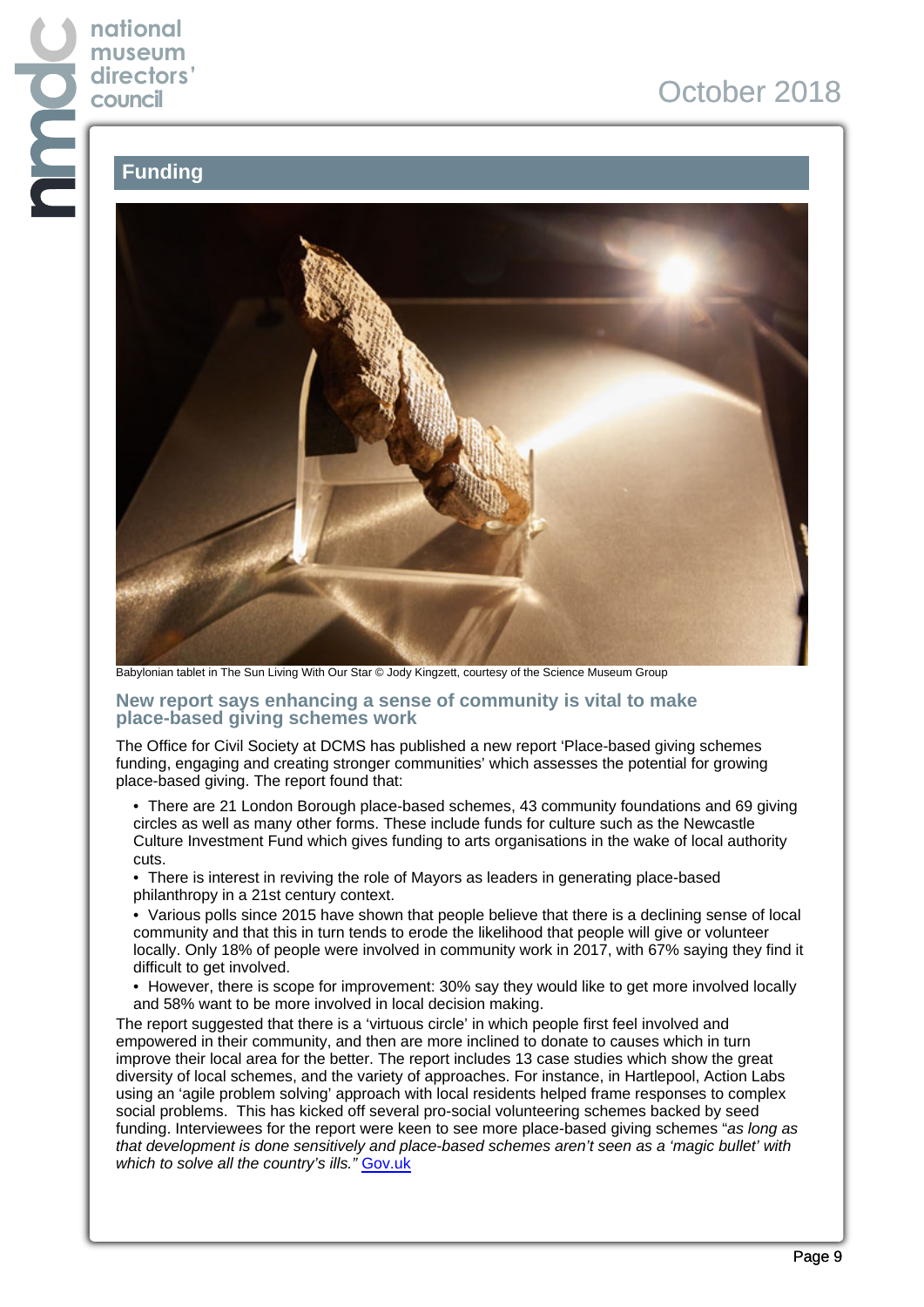# **New Cultural Value Centre with £2.5m funding seeks a home**

A new Cultural Value Centre has been founded to research the case for the value of arts and culture in the UK and abroad. However, it first it needs to choose a host Research Organisation to give it a home. The Centre comes with investment of £2.5m from the Arts and Humanities Research Council, Paul Hamlyn Foundation and Arts Council England and will act to create cross-sectoral networks between academic and non-academic bodies as well as synthesising existing research. Organisations interested in housing the Cultural Value Centre should respond to AHRC's call before 15th November. ACE CEO Darren Henley said "establishing a Centre for Cultural Value offers a new opportunity to increase our understanding of the contribution of arts and culture on life in the UK. The Centre will help us to examine the impact of artists, arts organisations, museums and libraries on individuals, communities and society as a whole." **[AHRC](https://ahrc.ukri.org/research/readwatchlisten/filmsandpodcasts/cvp-animation/), AHRC** (short 2016 animated film on the report underpinning the new centre)

**Also**: AHRC has also announced the nine groups across the four UK nations which will receive 'creative clusters' funding. This will be used to generate socio-economic benefit from culture across a whole city or region-wide ecosystem, rather than by funding one institution at a time. National Museums Scotland is involved in one cluster aimed at bringing 'data driven innovation' in the Edinburgh design and advertising sector. [Nesta,](https://www.nesta.org.uk/blog/a-coming-of-age-for-the-uks-creative-industries/) [Arts Professional,](https://www.artsprofessional.co.uk/news/academics-and-arts-sector-join-forces-ps80m-creative-clusters-scheme)

#### **Museum Shop Sunday gives an opportunity to showcase goods and increase sales**

For the second year, the Association for Cultural Enterprises is co-ordinating Museum Shop Sunday – an opportunity for cultural venues to collectively promote retail spaces with events, offers and joint marketing. Last year over 600 museums and heritage sites took part. Participants can sign up to receive tips and marketing materials and to be added to a venue map. Museums are also encouraged to submit pictures of interesting and unusual products to be used to attract press coverage. [Association of Cultural Enterprises](https://acenterprises.org.uk/museum-shop-sunday)

#### **Awards**



The original orrery, 1712 in The Sun Living With Our Star © Jody Kingzett, courtesy of the Science Museum Group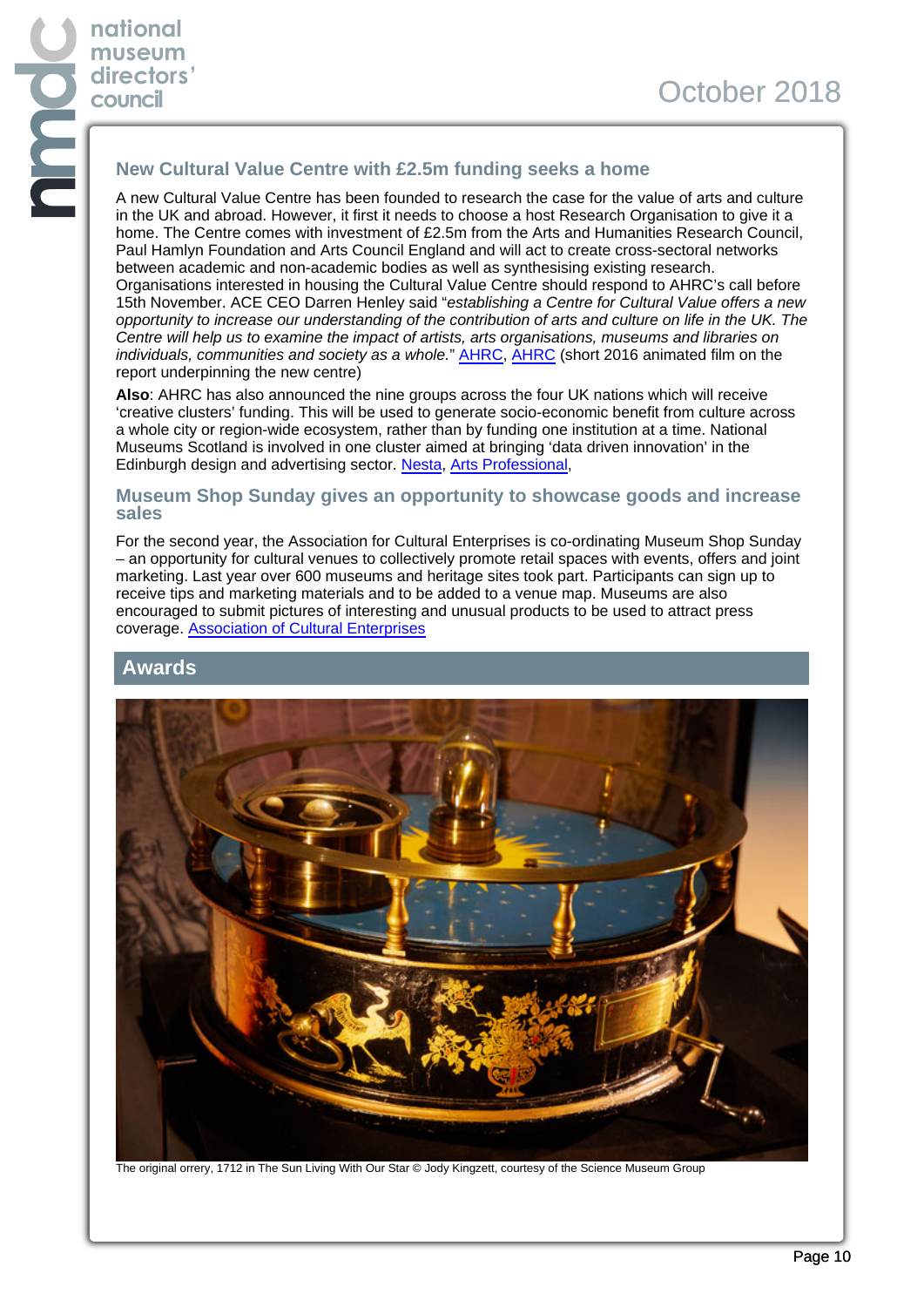## **Achates prize rewards first time philanthropists**

The Achates Philanthropy Prize, which rewards first-time funders of cultural projects, has announced a shortlist of ten individuals and six corporates for its £10k prize. Now in its third year, the prize encourages audiences to consider moving into the role of philanthropists. The shortlist includes furniture manufacturers Finsa for their support of the pop-up Museum of Architecture as well as individual supporters of The Ministry of Stories, Northern Ballet and The Old Vic. [Arts Industry](https://www.artsindustry.co.uk/news/1332-achates-shortlist-honours-first-time-givers), [UK](https://fundraising.co.uk/2018/09/26/shortlist-announced-achates-philanthropy-prize/) **[Fundraising](https://fundraising.co.uk/2018/09/26/shortlist-announced-achates-philanthropy-prize/)** 

#### **Design Museum shortlists mycelium buildings and an artificial island for Design of the Year**

The Design Museum has announced the 87 shortlisted entries for its annual Beazley Designs of the Year award. These range from a football kit, to a hoarding for an Apple store, a plastic-free supermarket aisle and innovative buildings. There are new uses for materials, including a paper water bottle with a sugarcane lid, furniture made for recycled mobile phone cases, building materials grown from mycelium fungal colonies, and floating islands for public recreation in Copenhagen Harbour. The associated exhibition runs to January. [Dezeen,](https://www.dezeen.com/2018/09/11/design-of-the-year-2018-awards-shortlist/) [Design Museum](https://designmuseum.org/exhibitions/beazley-designs-of-the-year-2018)

## **Leeds City Museum wins 2018 Family Friendly Award**

Leeds City Museum has been announced as the 2018 winner of the Kids in Museums Family Friendly Museum Award. Judges liked the museum's baby friendly curator talks, welcoming staff and 'Dadtastic' days, as well as a programme which represents all the communities of Leeds. 90,000 children visited the museum in 2017, which has a special group 'Museum Minis' for the under 5s and a youth panel of 14 – 22 year olds. Leader of Leeds City Council, Judith Blake said "this is a massive endorsement for the passion and enthusiasm of the team there and the dedication they show in making the museum a fun and accessible place for children to enjoy while they learn more about history, heritage and the world around them." [Museums Journal](https://www.museumsassociation.org/museums-journal/news/031018-leeds-city-family-museum-of-2018), [Kids in Museums](https://kidsinmuseums.org.uk/awards/)

## **Attracting visitors, balancing the books**

#### **Visits to DCMS-sponsored museums hold steady, but fundraised and self-generated income falls**

DCMS has published figures for visits to the 18 mostly national museums that it sponsors directly for 2017 – 18. These show:

• Overall visitor numbers are similar to last year at 47.3m, a figure which has been stable since  $2015 - 16$ .

• However, there is significant variation between venues. Tate received the most visitors for the second year at 8.2m, driven in part by the extension at Tate Modern and the David Hockney exhibition. V&A saw the largest increase, up 27.8% or 1m extra visitors, again driven by very popular temporary exhibitions (including Pink Floyd: The Mortal Remains) and a capital project (The Exhibition Road Quarter). Four museums saw declines ranging including the National Gallery (down 18.2%). The apparent decline at the Geffrye Museum (down 5.6%) was due to closure from January for a refit: so averaged over months open, its figures are actually up.

• There has been an average of 10% growth in visits to museums outside London, from 6.8m in 2016 – 17 to 7.5m in 2017 – 18.

• Overseas visitors account for 47.6% of all visits, with the Royal Armouries receiving most visits from abroad at 66.9% followed by the National Gallery and British Museum both at around 63%.

• Child visits are also up by an average of 8.6% to 8.2m.

• Loan venues have increased from 1,305 to 1,356 in the last year, with the V&A loaning to the greatest number of venues (241) in 2017 – 18.

• Self-generated income is down by 8.3% to 271m, as is income from private individuals, companies or charities, which fell 15.6% to £173.6m.

• However, income from admissions increased by 10% to £48.7m, with more than half of this being accounted for by the Tate Gallery Group which took an additional £2.7m compared to the year before, driven by popular shows such as David Hockney at Tate Britain.

[Gov.uk](https://assets.publishing.service.gov.uk/government/uploads/system/uploads/attachment_data/file/743361/Sponsored_Museums_and_Galleries_Performance_Indicators_2017_18.pdf)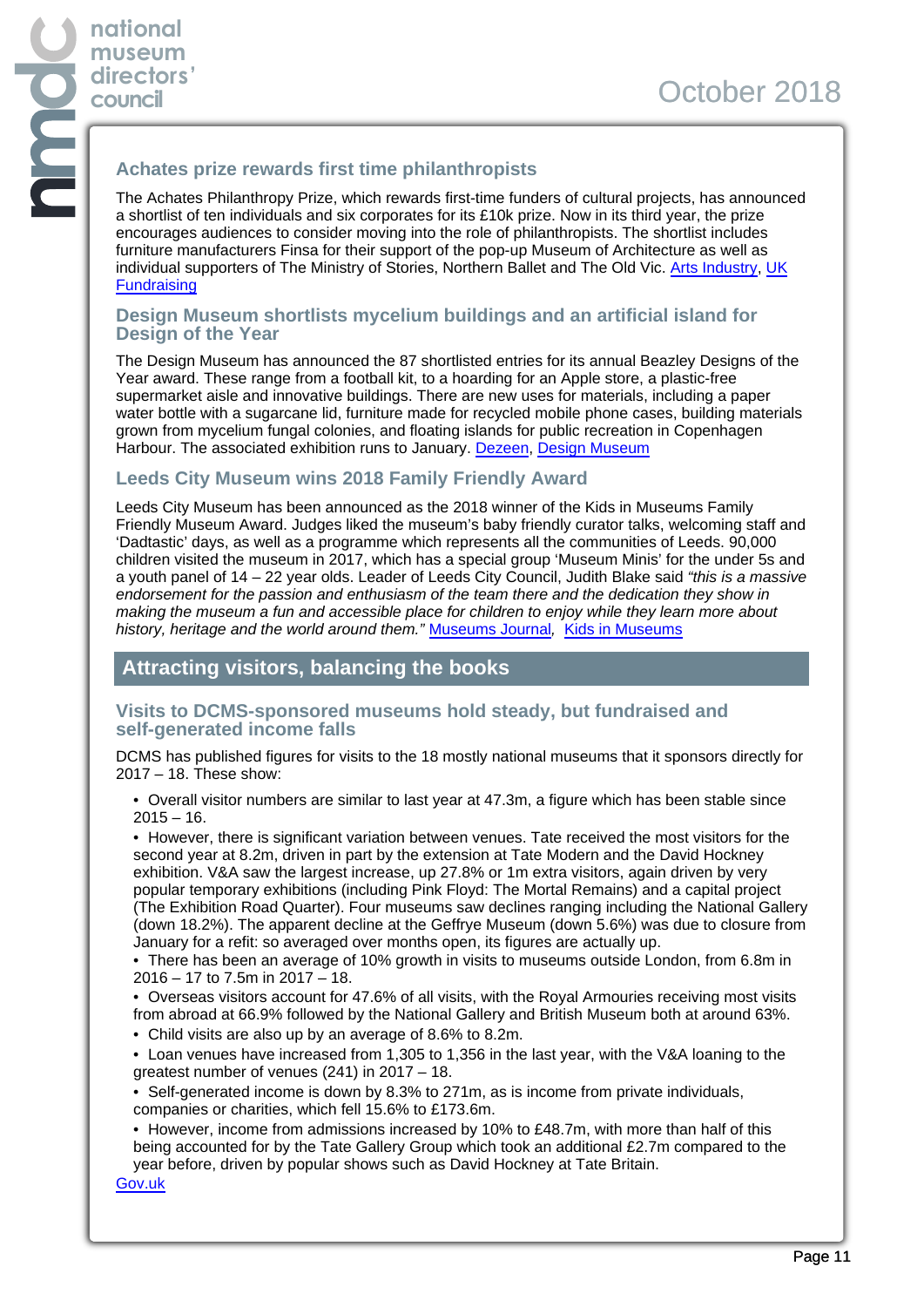#### **Northern Ireland museum visits up slightly with wide demographic variations**

Data from the Continuous Household survey shows that visits to museums in Northern Ireland were up a percentage point in 2017 – 18 from 48% to 49%. Survey details show disparities in visitor numbers by how deprived an area is (38% of visitors were from the most deprived areas vs 62% from least deprived areas). Protestants were more likely to visit than Catholics (51% vs 44%) and those with a disability were significantly less likely to visit (39% vs 54%) as were those over 65 (36%). 35 – 44 year olds were the most likely to attend (61%). The most popular reasons for visiting was either out of general interest or to bring children. [Museums Journal](https://www.museumsassociation.org/museums-journal/news/03102018-visits-northern-ireland-steady)

#### **House of Lords debates image rights**

There has been a short debate in the House of Lords called by Lord Freyberg to discuss the balance between museums allowing public access to images and charging for their commercial use. Acknowledging that museums are under pressure to find new revenue streams as public funding is squeezed, he questioned whether the revenue generated always outweighs the disadvantages of charging. He argued that high image fees are a deterrent to producing Art History course books, and that as other nations from the Netherlands to Uruguay begin to grant free access UK collections risk being sidelined by sharing elsewhere. Many subsequent speakers are on the Boards of museums, including Lord Dannatt, Chair at the Royal Armouries. These speakers pointed out that European museums which offer free images also charge for entry and have a different funding model, as well as underlining how charging sustains the in-house expertise needed to supply good, high resolution images, even if the overall profits are modest. Speakers recommended that national museum directors should have a single generic definition of what uses are academic and which commercial, possibly established at a Round Table. Closing the debate, Viscount Younger of Leckie said that as arm's length bodies, museums must be free to make commercial decisions. Many speaker's cited NMDC's 2015 publication 'Striking the Balance' which considers the issues in more detail. [Hansard,](https://hansard.parliament.uk/lords/2018-09-12/debates/A4C8C41E-6523-4052-B141-8F260B980401/MuseumsAndGalleries) [NMDC](https://www.nationalmuseums.org.uk/media/documents/publications/striking_the_balance.pdf) (Striking the Balance)

#### **Soane Director argues for perspective on visitor figures**

The Director of Sir John Soane's Museum, Bruce Boucher has written for the Evening Standard arguing for more balance in attitudes to visitor figures as a measure of museum success. He says that recent falls in visits to some London nationals have been 'greeted as if foreshadowing the death of civilisation' when these are against a background of generally high visitor numbers, with more than half the British public visiting a museum each year. The Soane has recently run programmes which focus on wellbeing – ranging from those aimed at people with dementia to after-school clubs for young people aimed to make up for a deficit in arts in education. Programmes like these offer a depth of engagement not captured when the focus is on volume. He also argues that 'core responsibilities for buildings and collections' are crucial and that it is important for museums to 'strike the right balance' between investing in these and the pursuit of visitor numbers. [Evening Standard](https://www.standard.co.uk/comment/comment/visitor-figures-don-t-show-the-whole-value-of-our-museums-a3934956.html)

## **Ancient Egyptians and dinosaurs on the move**

#### **The mummy returns: Bolton museum reopens Egyptian galleries**

Bolton Museum has reopened its Egyptian galleries with film, sound, interactives and a full-scale Egyptian tomb, following a two-year £3.8m redevelopment of the museum. The mummy of Thutmose III was first acquired by Bolton in the 1930s and is now surrounded by a complete recreation of the tomb where it was found in the Valley of the Kings in 1898. There is an animation projected on the wall describing the journey of the Egyptian soul into the afterlife. Across four more rooms, 2000 objects are displayed in brightly lit surroundings, alongside the story of relationships between Egypt and Bolton in the 18th and 19th centuries and a video wall capturing the obsession with all things Ancient Egyptian in modern popular culture. Council Leader Linda Thomas hopes that the new displays will generate tourism and jobs for the town. She said "we are... very proud of the town's rich philanthropic tradition, our deeply-rooted civic values, and a belief in improving the quality of life for all Boltonians through free access to high-quality cultural, educational and community resources. The new Egyptian galleries capture all of these principles and will put our museum firmly on the map regionally, nationally and internationally."  $M + H$ , [About Manchester](http://aboutmanchester.co.uk/boltons-new-3-8m-museum-and-galleries-with-five-rooms-dedicated-to-ancient-egypt-now-open-to-publi/)

**Also**: The remarkable success of Dippy on Tour continues as the dinosaur replica leaves Birmingham to winter at the Ulster Museum until late January. Dippy attracted 255,548 to Birmingham Museum & Art Gallery, making it the museum's most popular exhibition on record and is estimated to have generated £1.7m in spend by extra visitors drawn to the city.  $M + H$ , [NMNI](https://www.nmni.com/whats-on/dippy-on-tour-exhibition) (Dippy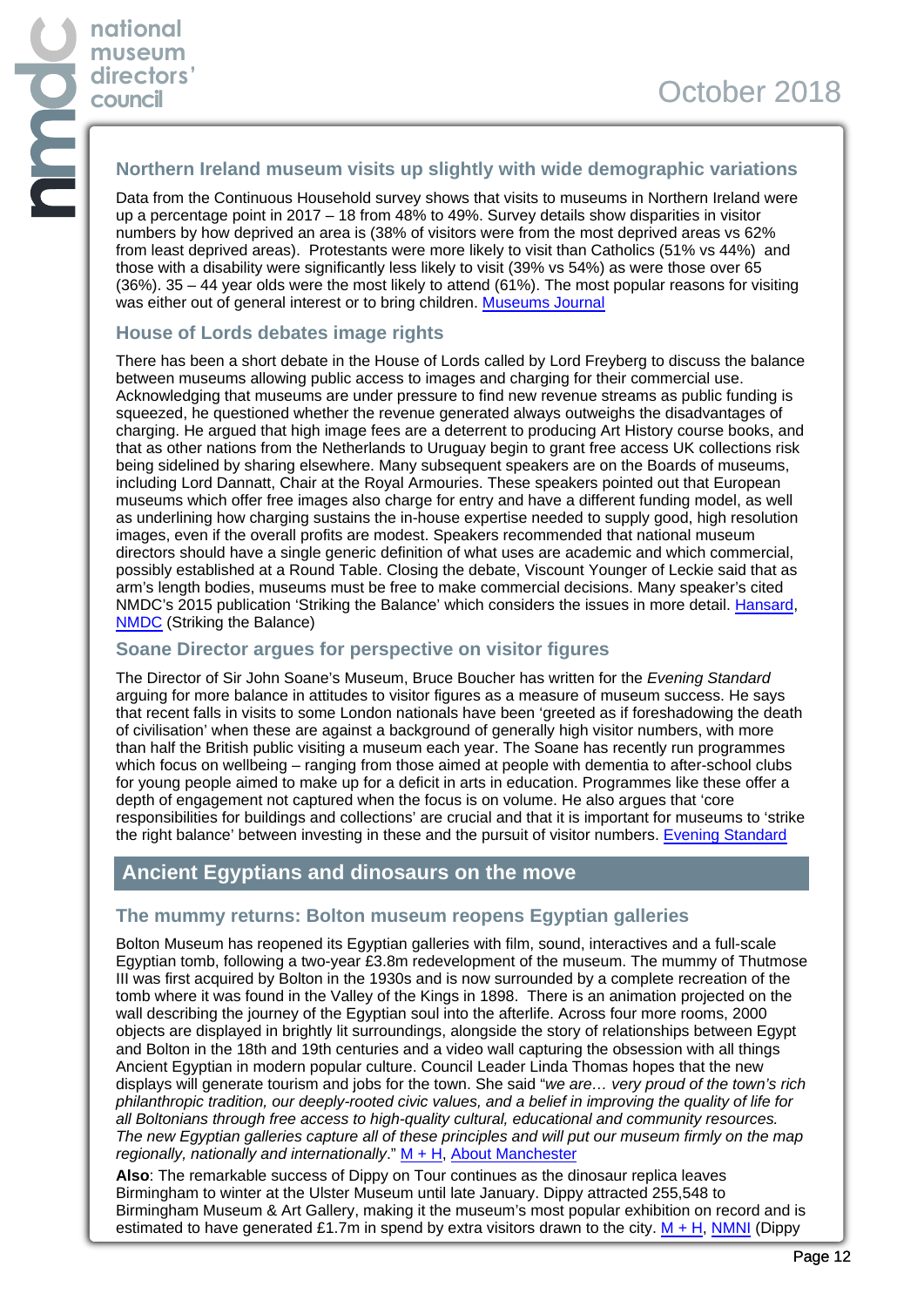#### at Ulster Museum)

**national museum directors' council**

#### **Manchester Museum offers to lend its Ancient Egyptian objects as gallery closes until 2021**

Meanwhile, much of Manchester Museum, including its Egyptian galleries are closing until 2021 for redevelopment. In the meantime, the museum is inviting people to make a bid to host some of its Ancient Egyptian artefacts. It writes "keeping the objects safe will remain our priority, but we want to see if we can also give people the chance to experience or connect with them in different ways outside of the Museum and in addition to our current outreach programmes." Interested parties should write to the museum's Domestic Liberation Team by 14th October. [Manchester Museum](https://mmhellofuture.wordpress.com/2018/09/21/wrapping-things-up/)

#### **Export bar for miniature of Elizabeth I watching defeat of the Armada**

Arts Minister Michael Ellis has placed an export bar on a miniature depicting Elizabeth I watching the defeat of the Spanish Armada. The piece was created around 1600 and is a rare contemporary depiction of the battle. The asking price is £210k and the bar runs to 13th December with a possible extension to 13th March. [Gov.uk](https://www.gov.uk/government/news/rare-16th-century-painting-of-spanish-armada-at-risk-of-export),

#### **Genuine consultation, innovative outreach**

#### **Drugs and dark matter: King's College Science Gallery is a new addition to a global network**

King's College London has opened a new venue 'Science Gallery London' which will display art produced in collaboration between artists and university researchers. It is part of a network of spaces already established across the world in places from Bengaluru to Detroit. The gallery is set in Guy's Hospital and will have a theme of health and wellbeing. King's hopes to attract 300,000 visitors each year, and particularly hopes to engage people aged 15 – 25 who would not usually consider going to university. A panel of young people in this age group have helped shape the choice of exhibition topics. The first, 'Hooked' will challenge 'the perceived social menace and stigma associated with addiction', followed by shows exploring transplants and regenerative medicine, dark matter and anxiety. Director Daniel Glaser says it is important for universities to do more than research and teaching and the new space is driven by "the need for a place where we are exposed to and engaged with rigorous thinking about the problems of tomorrow… there are very few spaces where that kind of exposure is encouraged." [The Art Newspaper](https://www.theartnewspaper.com/news/art-meets-science-at-king-s-college-gallery?utm_source=daily_september19_2018&utm_medium=email&utm_campaign=email_daily&utm_source=The+Art+Newspaper+Newsletters&utm_campaign=c00d99a5a1-EMAIL_CAMPAIGN_2018_09_18_02_39&utm_medium=email&utm_term=0_c459f924d0-c00d99a5a1-61117389), [Taitmail,](https://us18.campaign-archive.com/?u=7505bb43d5911ba7c5dbd0148&id=a654e00633) [King's College](https://www.kcl.ac.uk/ioppn/news/records/2018/september/kings-college-london-opens-science-gallery-with-hooked.aspx)

#### **The Bilbao effect with a difference: culture led regeneration at V&A Dundee**

The Art Newspaper has captured more of the thinking behind the new V&A Dundee which opened last month. The museum's creators drew inspiration from the transformative effect that Guggenheim Bilbao had on the Spanish city, but aimed for a primary audience of Scottish visitors, with a projected 60% living within an hour's drive, rather than cultivating an international tourist majority. Half a million visitors are expected in the first year, settling down to around 350,000. Workshops across Scotland throughout the build have reached 100,000 people and created 'an enormous amount of loyalty growing around the museum'. Meanwhile overnight stays in Dundee are already up by 10% in the past six months and two international firms have announced European centres in the city. Dundee City Council is now exploring creating a concert hall and opera house near the museum site. [The Art](https://www.theartnewspaper.com/news/dundee-s-designs-on-culture-bring-v-and-a-to-scotland?utm_source=daily_september11_2018&utm_medium=email&utm_campaign=email_daily&utm_source=The+Art+Newspaper+Newsletters&utm_campaign=0e4909f5fb-EMAIL_CAMPAIGN_2018_09_10_05_39&utm_medium=email&utm_term=0_c459f924d0-0e4909f5fb-61117389) [Newspaper](https://www.theartnewspaper.com/news/dundee-s-designs-on-culture-bring-v-and-a-to-scotland?utm_source=daily_september11_2018&utm_medium=email&utm_campaign=email_daily&utm_source=The+Art+Newspaper+Newsletters&utm_campaign=0e4909f5fb-EMAIL_CAMPAIGN_2018_09_10_05_39&utm_medium=email&utm_term=0_c459f924d0-0e4909f5fb-61117389), [M+H](https://advisor.museumsandheritage.com/features/va-dundee-opens-public-living-room-city/), [Taitmail,](https://us18.campaign-archive.com/?u=7505bb43d5911ba7c5dbd0148&id=895b0f1cb0) [Arts Industry](https://artsindustry.co.uk/news/1320-dundee-could-follow-up-v-a-with-new-concert-hall)

**Also**: Newcastle Gateshead has launched a collaborative plan to reach every child and young person in the city with the arts over the next decade, at a rate of 165,000 each year. 40 organisations will be involved and work will include long-term research by Newcastle University. [Arts](https://artsindustry.co.uk/news/1322-newcastle-gateshead-plan-to-involve-every-child-in-the-arts) **[Industry](https://artsindustry.co.uk/news/1322-newcastle-gateshead-plan-to-involve-every-child-in-the-arts)**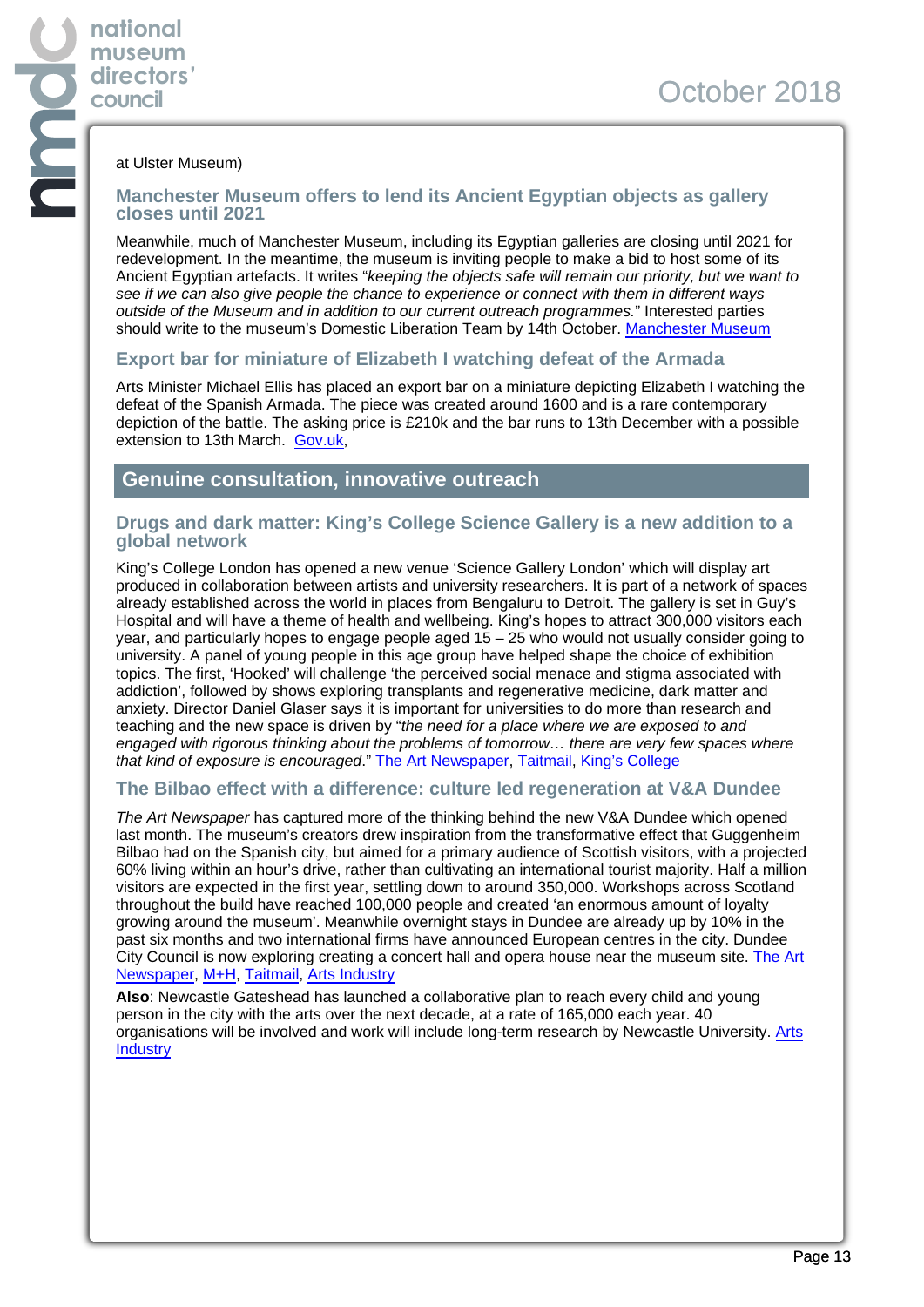## **£900k helps young people curate exhibitions and create apps at Northern Ireland museums**

HLF has given £900k to the 'Reimagine, Remake, Replay' project which will reach 4,000 16 – 25 year olds in Northern Ireland with opportunities to curate their own exhibitions and learn the skills to create apps, games, films and virtual reality experiences based on museum collections. The work will take place over four years at seven museums in partnership with The Nerve Centre, which runs Creative Learning Centres across the country. National Museums Northern Ireland is among the partners and creative digital work will make use of collections from fine and applied arts to industrial heritage and archaeology. Head of HLF Northern Ireland, Paul Mullan said partnership with museums would give "a real 'hands-on' opportunity for the young people helping them to connect to their heritage in meaningful ways. We are looking forward to seeing how they respond to the collections, what is of importance and value to them, and how they use these to reflect their own identity and sense of the past, while still connecting to our collective heritage." [HLF](https://www.hlf.org.uk/about-us/media-centre/press-releases/young-people%E2%80%99s-museum-project-receives-national-lottery-boost), [ALVA](http://www.alva.org.uk/details.cfm?p=413&codeid=339087)

#### **Museums, libraries and parks as assets in addressing mental health in £1.25m research programme**

Mental health issues are the single largest cause of disability in the UK and approaches to addressing this have usually been based around a 'deficit model' which considers what is lacking and how to fix problems. Now a new culture, nature and community-based programme backed by £1.25m from UKRI will explore the resources already in communities that can be used to support people. These one million or so assets include libraries, museums, parks, care farms and heritage sites. The MARCH network will be led by Dr Daisy Fancourt from the Institute of Epidemiology and Health Care at UCL, who is now planning research, consultations and roundtables. Museums and other organisations can sign up to register an interest in the work. [UCL](https://blogs.ucl.ac.uk/iehc/2018/09/05/launching-the-march-network-social-cultural-and-community-assets-for-mental-health/), [March Network](https://www.surveymonkey.com/r/M-ARC-H) (register an interest)

## **Employment**

#### **Art Fund offers 500 paid cultural work opportunities to students with new scheme**

The Art Fund has launched a new scheme which will allow 500 university students undertake work placements in the cultural sector, with posts paying at least the Living Wage. 'Artful Opportunities' builds on existing work by the Art Fund, which has already placed students as guides at cultural events or as ambassadors for Art Fund on university campuses. Since 2017, students have also been able to access a £5 annual arts pass offering free entry to 240 museums and discounts on major exhibitions. Art Fund Director Stephen Deuchar said "there are 1.4 million full-time university students in the UK right now, and I would encourage each of them to apply for a Student Art Pass to join our creative community, get access to Artful Opportunities, and receive discounted or free access to hundreds of cultural institutions." [Art Fund](https://www.artfund.org/news/2018/09/18/student-art-pass-launch-artful-opportunities)

#### **New annual survey tracks pay in the cultural sector**

Arts Professional is launching a new, annual survey to track pay in the arts and cultural sector. It is seeking a large volume of employed and self-employed people working in culture to anonymously give details of their earnings in 2017 – 18. 2018 will be used as a baseline to track trends over time, with a particular focus on career progression and talent retention, given that low pay is known to be endemic in much of the sector. Arts Professional has previously run one-off surveys, in 2006 and 2015, which show a gender pay gap that widened over time. [Arts Professional](https://www.artsprofessional.co.uk/news/research-track-pay-cultural-sector)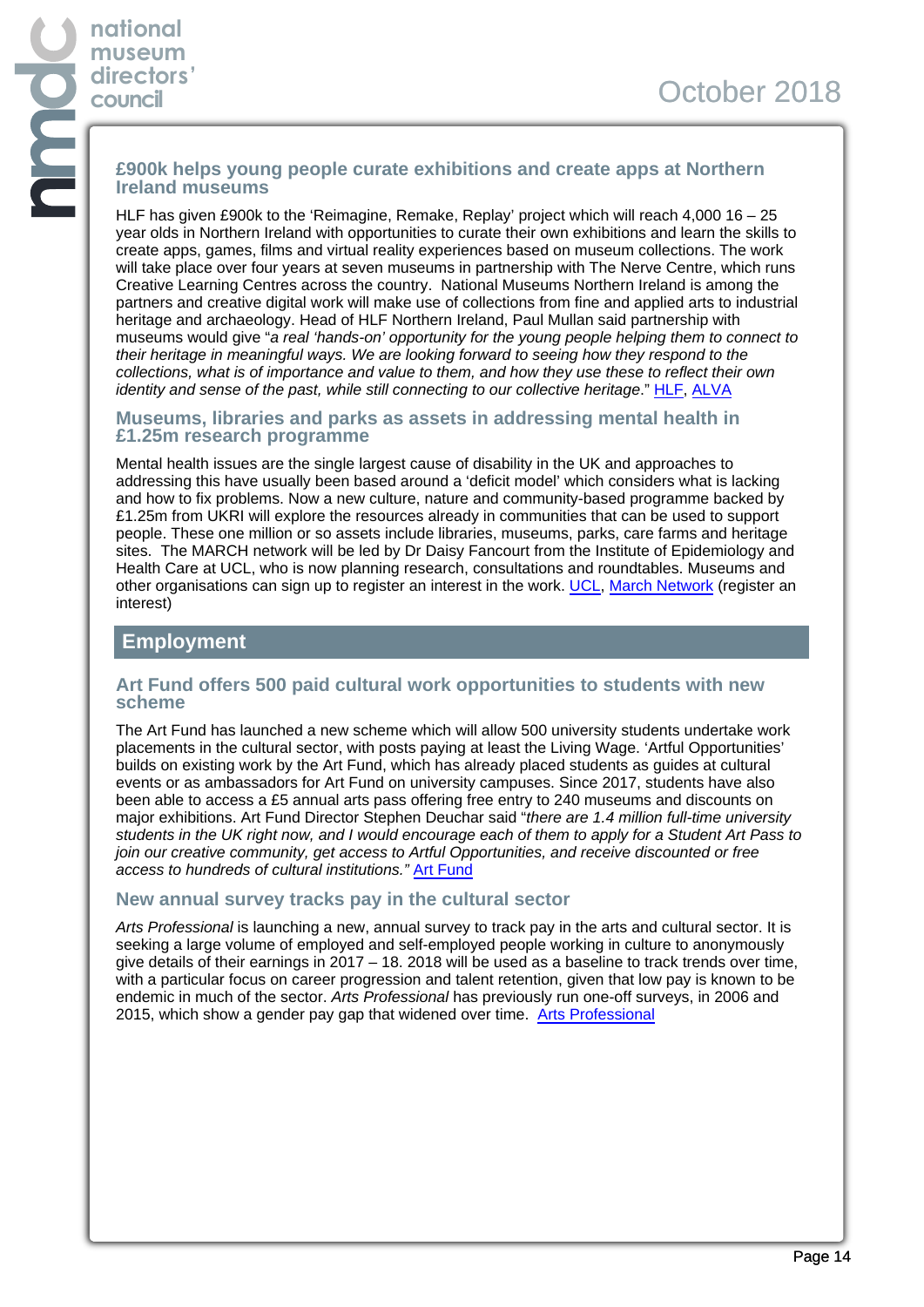# **International**

## **Culture a crucial factor for 100 Resilient Cities network**

The 100 Resilient Cities network was created by the Rockefeller Foundation and connects cities from Bristol to Addis Ababa interested in coping better with sudden shocks such as hurricanes and floods, and slower-moving challenges from unemployment to homelessness. Now the British Council has joined the network as a partner because of its specialist knowledge of how arts and culture can help to build resilience. It is currently working with the city of Athens, looking at how the creative industries are a crucial factor in regeneration. Eleni Myrivili, Athens' Deputy Mayor for Urban Nature, Resilience and Climate Change Adaptation said 'through this partnership, the City has escalated its commitment to cultural aspects of resilience; I hope that this report will further expand the ways we understand the role that arts and culture play in building resilience in an urban environment.' The British Council hopes that the work will be a useful paradigm for other cities wishing to address culture, social and ecological challenges in one framework. [British Council](https://www.britishcouncil.org/organisation/press/british-council-joins-100-resilient-cities-%E2%80%93-pioneered-rockefeller-foundation-support), [100 Resilient Cities](http://www.100resilientcities.org/cities/)

## **ICOM warns of threats to museums internationally following Rio museum fire**

The International Council of Museums has issued a statement in the aftermath of the fire which destroyed the National Museum of Brazil in Rio de Janeiro along with most of its collections. It says that funding for supporting existing museums has been squeezed in many parts of the world, while new museum capital projects 'present an inflated picture' of support for museums while 'funds for on-going operations are steadily declining'. Governments must also prioritise security, maintenance and research into collections to prevent another disaster like Rio. Meanwhile, offers of help and initial funding have flooded in as Brazil gets to grips with the total destruction of its National Museum. There is currently a temporary exhibition in tents in front of the ruin, with plans for a more permanent exhibition space. Stories of lucky survivals have emerged, from indigenous artefacts on loan elsewhere to the fish in the museum's fountain. However, the main story remains one of irreparable loss, including frescoes from Pompeii, recordings of lost indigenous languages and insect holotypes. [Washington Post](https://www.washingtonpost.com/world/the_americas/after-brazil-museum-fire-debate-over-how-or-if-to-rebuild/2018/09/30/c8293ace-c465-11e8-9451-e878f96be19b_story.html?mc_cid=52427bf37e&mc_eid=e75dc56889&utm_term=.9ef7c867fc79), [The Art Newspaper](https://www.theartnewspaper.com/news/national-museum-in-rio-starts-rebuilding-efforts-with-temporary-exhibitions?utm_source=daily_october2_2018&utm_medium=email&utm_campaign=email_daily&utm_source=The+Art+Newspaper+Newsletters&utm_campaign=7239ebe2ee-EMAIL_CAMPAIGN_2018_09_28_06_00&utm_medium=email&utm_term=0_c459f924d0-7239ebe2ee-61117389), [Museums Journal,](https://www.museumsassociation.org/museums-journal/news/21092018-public-funding-cuts-threaten-existence-of-museums) [ICOM](https://icom.museum/en/news/the-reduction-in-public-funds-threatens-the-very-existence-of-museums/)

## **Tourism**

#### **Discover England Fund supports tours off the beaten track for the third year**

The Discover England Fund, which supports consortiums to develop bookable tourism products serving large areas and multiple venues, has invested £800k in its third year. Five groups receive funding, including the Real Yorkshire Tours Destination Management Company, which will create high-end multi-day packages for visitors from Australia and the US, based on experiences in venues across Yorkshire. Other packages include Globus's Undiscovered England which targets visitors from countries including India and Canada to visit lesser-known parts of the country; faith-based heritage tourism aimed at Americans and a South-West package across several counties. The Fund aims to spread the impact and benefit of tourism beyond a few major cities. [VisitBritain](https://www.visitbritain.org/new-projects-chosen-gain-funding-ps40-million-discover-england-fund)

**Also**: The Government has announced an additional £250k in funding to encourage Americans to participate in the Mayflower 400 celebrations which take place in 2020. Plymouth is at the centre of a national partnership of 11 English destinations developing a programme for the anniversary. [Gov.uk](https://www.gov.uk/government/news/government-announces-additional-funding-towards-mayflower-400-commemorations)

## **And finally... "The Existential Void of the Pop-up Experience"**

Unfortunate New York Times critic Amanda Hess has spent the summer trying out New York's pop-up Instagrammable 'experiences', including Museums of Ice Cream and Pizza, and has not enjoyed it. Innundated with opportunities to snap herself against a backdrop of giant cherries, ballpits and primary coloured polyester rugs while eating a variety of fast foods she says "I felt like a shell of a person. It was as if I was witnessing the erosion of meaning itself". She makes the distinction between experiences like these, that are better as a photograph than they are as a reality, and looking at art, standing on the Grand Canyon, or going on a roller coaster, which are about the thing itself. She laments "I found myself sleepwalking through them, fantasizing about going to a real museum". It seems that playful is good, but no replacement for a bit of depth. [NYTimes,](https://www.nytimes.com/2018/09/26/arts/color-factory-museum-of-ice-cream-rose-mansion-29rooms-candytopia.html?utm_source=Cultural+Digital&utm_campaign=2963260e9f-culturaldigital140&utm_medium=email&utm_term=0_f5c318bb03-2963260e9f-149724641) h/t [Culture](https://www.chrisunitt.co.uk/cultural-digital/) [is Digital](https://www.chrisunitt.co.uk/cultural-digital/)